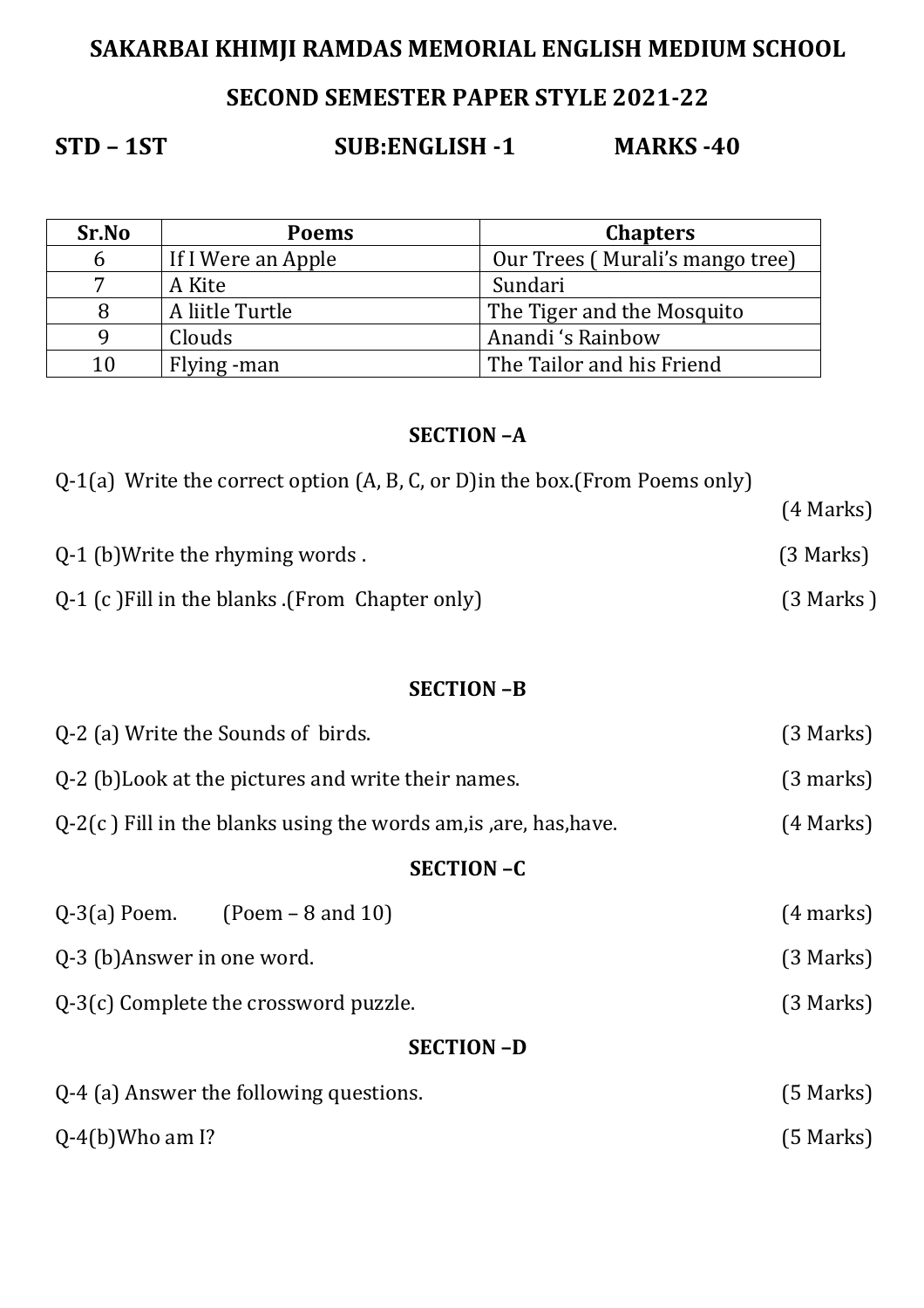## **SAKARBAI KHIMJI RAMDAS MEMORIAL ENGLISH MEDIUM SCHOOL**

## **SECOND SEMESTER PAPER STYLE 2021-22**

**STD – 1ST SUB: ENGLISH II MARKS: 40** 

| Sr.No | <b>Chapters</b>            |
|-------|----------------------------|
| 11    | <b>Verbs (Doing words)</b> |
| 12    | Is, Am, Are                |
| 13    | Is, $Am$ , $Are + ing$     |
| 14    | <b>Have and Has</b>        |
| 15    | In, On, under, near        |
| 16    | Comprehension              |
| 17    | Composition                |
| 18    | Words                      |
| 19    | <b>Listen and Speak</b>    |

## **SECTION A**

| Q-1 Fill in the blanks with doing words       | $(4$ Marks) |
|-----------------------------------------------|-------------|
| Q-2 Fill in the blanks with is, am, are.      | $(3$ Marks) |
| Q-3 Read the sentences and draw the pictures. | $(3$ Marks) |

## **SECTION –B**

Q-4 Make -ing words from the brackets and fill in the blanks with is,am,are.(4 Marks)

| Q-5 Fill in the blanks with has or have. | (4 Marks) |
|------------------------------------------|-----------|
|                                          |           |

Q-6Fill in the blanks with in ,on, under, or, near. (2 Marks)

#### **SECTION –C**

| Q-7 Look at the Picture and answer the question that follow. | (4 Marks) |
|--------------------------------------------------------------|-----------|
|                                                              |           |

Q-8 Fill in the blanks with the correct words from the box. (3 Marks)

Q-9 Identify and write the names of animals that make these sounds. (3 marks)

## **SECTION –D**

| Q-10 Animals and their youngones.             | $(3$ Marks)         |
|-----------------------------------------------|---------------------|
| 0-11 Where do animals live?                   | $(3 \text{ marks})$ |
| Q-12 Read the story and Answer the questions. | $(4$ Marks)         |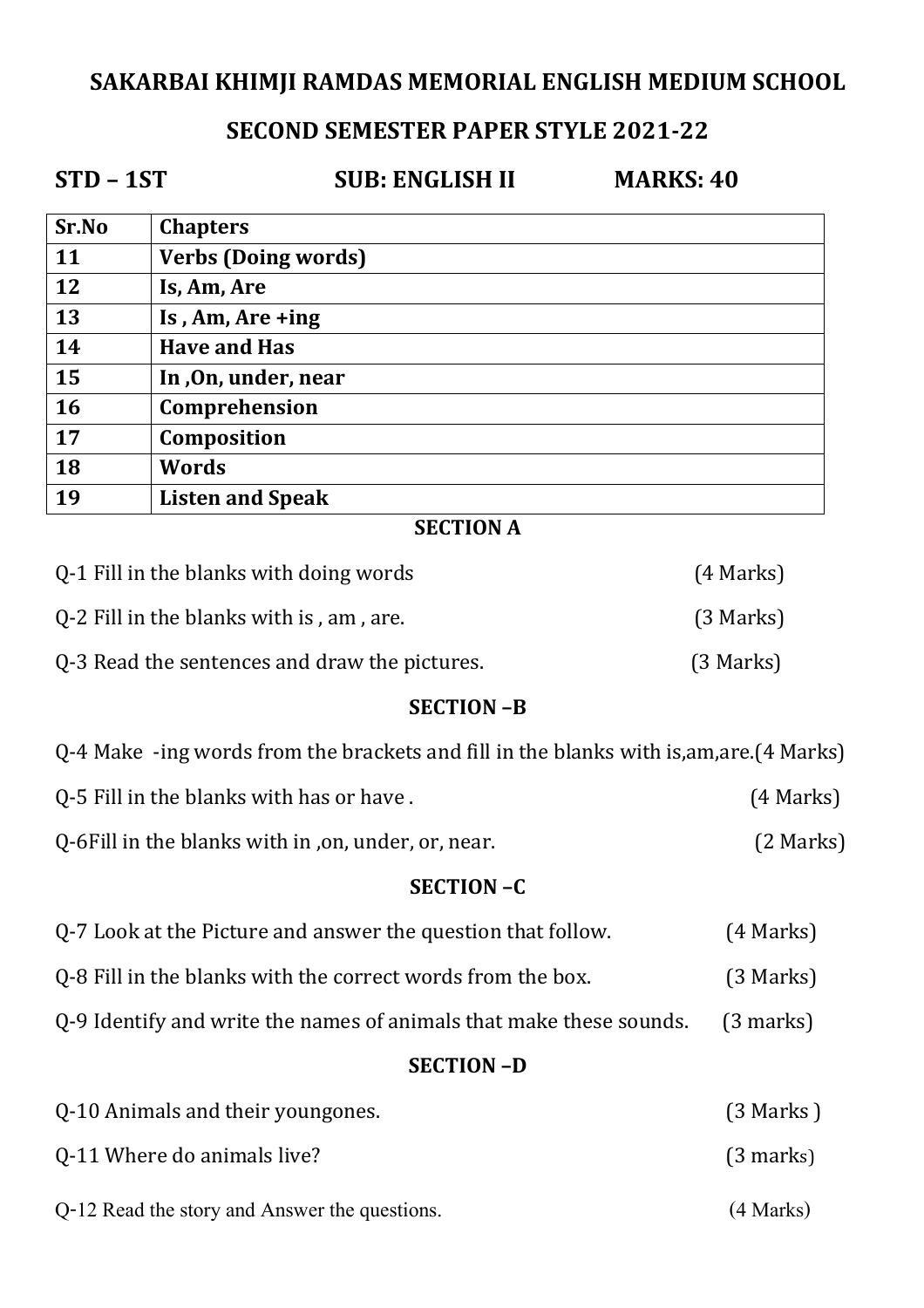## **SAKARBAI KHIMJI RAMDAS MEMORIAL ENGLISH MEDIUM SCHOOL, MANDVI-KUTCH SECOND SEMESTER EXAMINATION, 2021-22 CLASS: I** SUBJECT: ENV MARK: 40

| <b>Section</b> | л         | ப         | ີ  |           | <b>TOTAL</b> |
|----------------|-----------|-----------|----|-----------|--------------|
| <b>Marks</b>   | 1 N<br>ıυ | 1 በ<br>⊥∪ | 10 | 1 N<br>ΨU | 40           |

| Chapter#   | <b>Chapter Name</b> |
|------------|---------------------|
| Chapter 11 | Houses We Live In.  |
| Chapter12  | Clothes We Wear     |
| Chapter 13 | Our Festivals.      |
| Chapter 14 | Places of Worship.  |
| Chapter 15 | Safety First.       |
| Chapter 16 | Air.                |
| Chapter 17 | Water.              |
| Chapter 18 | The Earth.          |
| Chapter 19 | Sky.                |
| Chapter 20 | Weather.            |
| Chapter 21 | Transport           |
| Chapter 22 | Communication       |

## **SECTION A**

| Q1) Fill in the blanks.               | [4Marks] |
|---------------------------------------|----------|
| Q2) Write T for true and F for false. | [4Marks] |
| Q3) Choose the correct answer.        | [2Marks] |

## **SECTION B**

| Q1) Answer the following questions.                     | [4Marks] |
|---------------------------------------------------------|----------|
| Q2) Look at the picture and answer the question         | [4Marks] |
| Q3) Identify pictures and write their names below them. | [2Marks] |

## **SECTION C**

| Q1) Answer in one word. | [4Marks] |
|-------------------------|----------|
| Q2) Classification.     | [4Marks] |
| Q3) Name the following. | [2Marks] |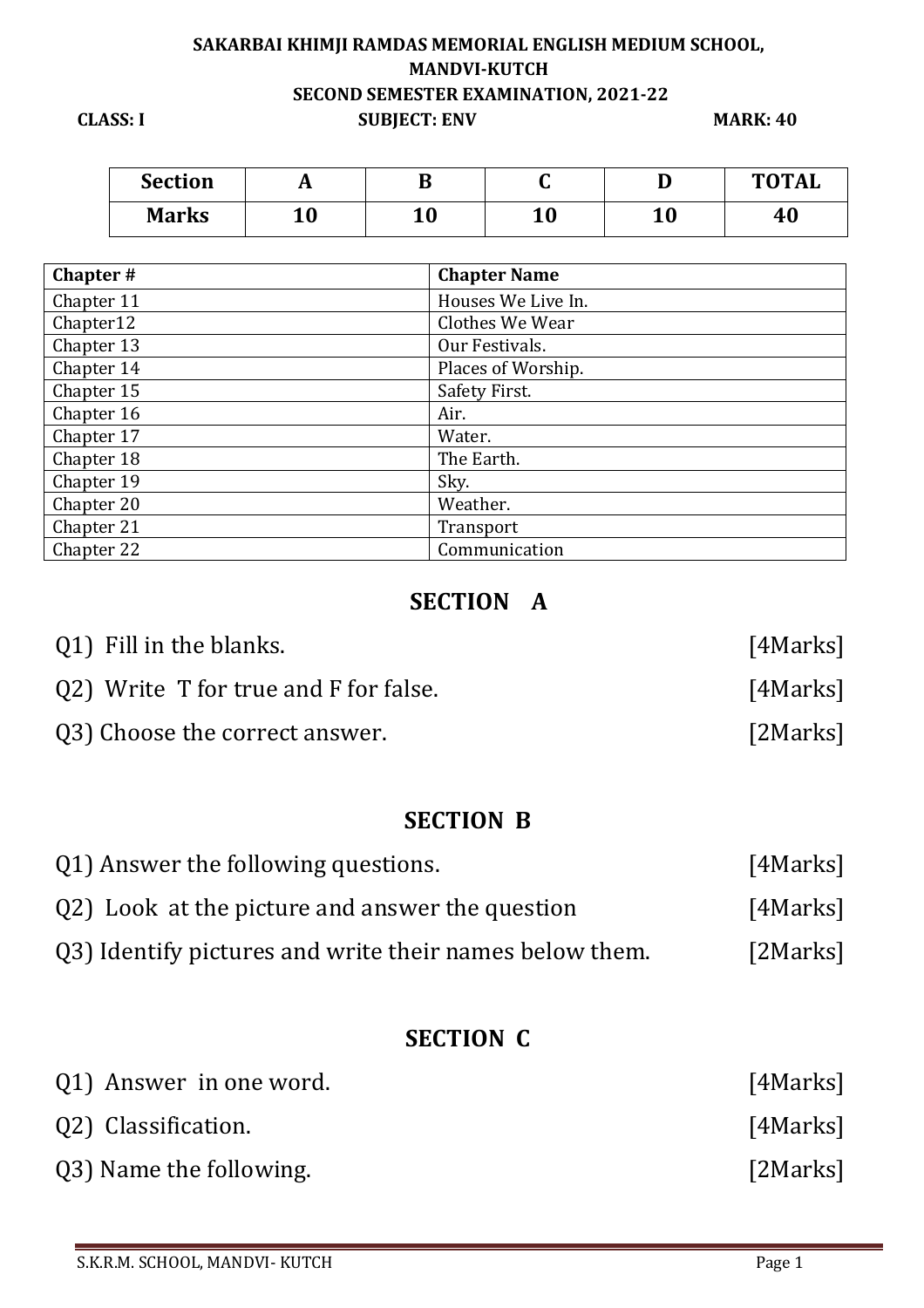# **SECTION D**

| 01) Colour the Traffic Lights and write the name of the colour and what each |          |
|------------------------------------------------------------------------------|----------|
| colour says.                                                                 | [4Marks] |
| Q2) Match the pair.                                                          | [4Marks] |

|  | Q3) Draw two things you can wear during rains. | [2Marks] |
|--|------------------------------------------------|----------|
|--|------------------------------------------------|----------|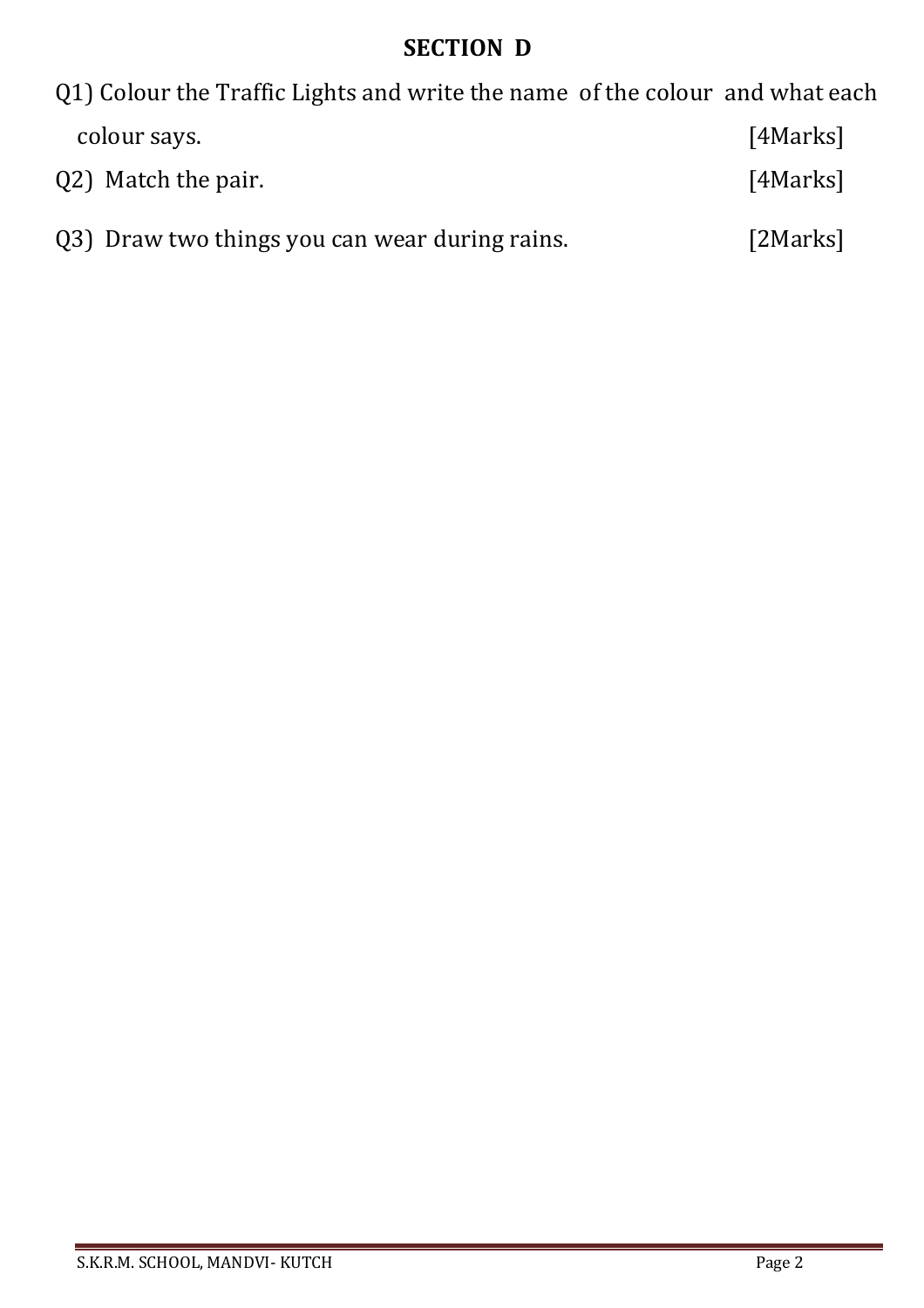| SAKARBAI KHIMJI RAMDAS MEMORIAL SCHOOL, MANDVI-KUTCH<br><b>SECOND SEMESTER EXAMINATION 2021-22</b> |                  |             |  |
|----------------------------------------------------------------------------------------------------|------------------|-------------|--|
| <b>CLASS: I</b><br><b>SUBJECT: GUJARATI</b>                                                        | <b>MARKS: 40</b> | TIME: 2 HRS |  |
|                                                                                                    |                  |             |  |
| Pg no-28 to 64                                                                                     |                  |             |  |
| <b>SECTION - A</b>                                                                                 |                  |             |  |
| Q-1સમાન અક્ષરો ફરતે<br>કરી.                                                                        |                  | [4 ગુણ]     |  |
| 0-2 તીરની દિશામાં વાંચીને શબ્દો બનાવો <del>.</del>                                                 |                  | [3ગુણ]      |  |
| Q-3 આપેલા શબ્દથી શરૂ થતો શબ્દ શોધી $\mid \sqrt{ }$<br>કરો:                                         |                  | [3 ગુણ]     |  |
| <b>SECTION -B</b>                                                                                  |                  |             |  |
| 0-4 આપેલા અંક ને શબ્દમાં લખો:                                                                      |                  | [2 ગુણ]     |  |
| Q-5આડા-અવળા અક્ષરો બરાબર ગોઠવીને સાચા શબ્દો લખો:                                                   |                  | [4 ગુણ]     |  |
| Q-6 શબ્દ પસંદ કરી ખાલી જગ્યા પૂરો.                                                                 |                  | [4 ગુણ]     |  |
| <b>SECTION -C</b>                                                                                  |                  |             |  |
| Q-7 ખાલી જગ્યા માં ખુટતો અક્ષર લખો.                                                                |                  | [2 ગુણ]     |  |
| 0-8ચિત્ર જોઈ શબ્દ બનાવો.                                                                           |                  | [4 ગુણ]     |  |
| Q-4ચિત્રોને ઓળખી ખાના પૂરો                                                                         |                  | [4 ગુણ]     |  |
| <b>SECTION -D</b>                                                                                  |                  |             |  |
| 0-10 ખાલી જગ્યામાં ખૂટતો અક્ષર લખી શબ્દ બનાવો.                                                     |                  | [4 ગુણ]     |  |
| (ક્રૌંસમાંથી અક્ષર પસંદ કરો.)                                                                      |                  |             |  |
| Q-11નીચેના શબ્દો વાંચી સૂચના પ્રમાણે કરો.                                                          |                  | [4          |  |
| ગુણ]                                                                                               |                  |             |  |
| Q-12નીચેના વાક્યો સારા અક્ષરે લખો.                                                                 |                  | [2 ગુણ]     |  |

*Best of Luck*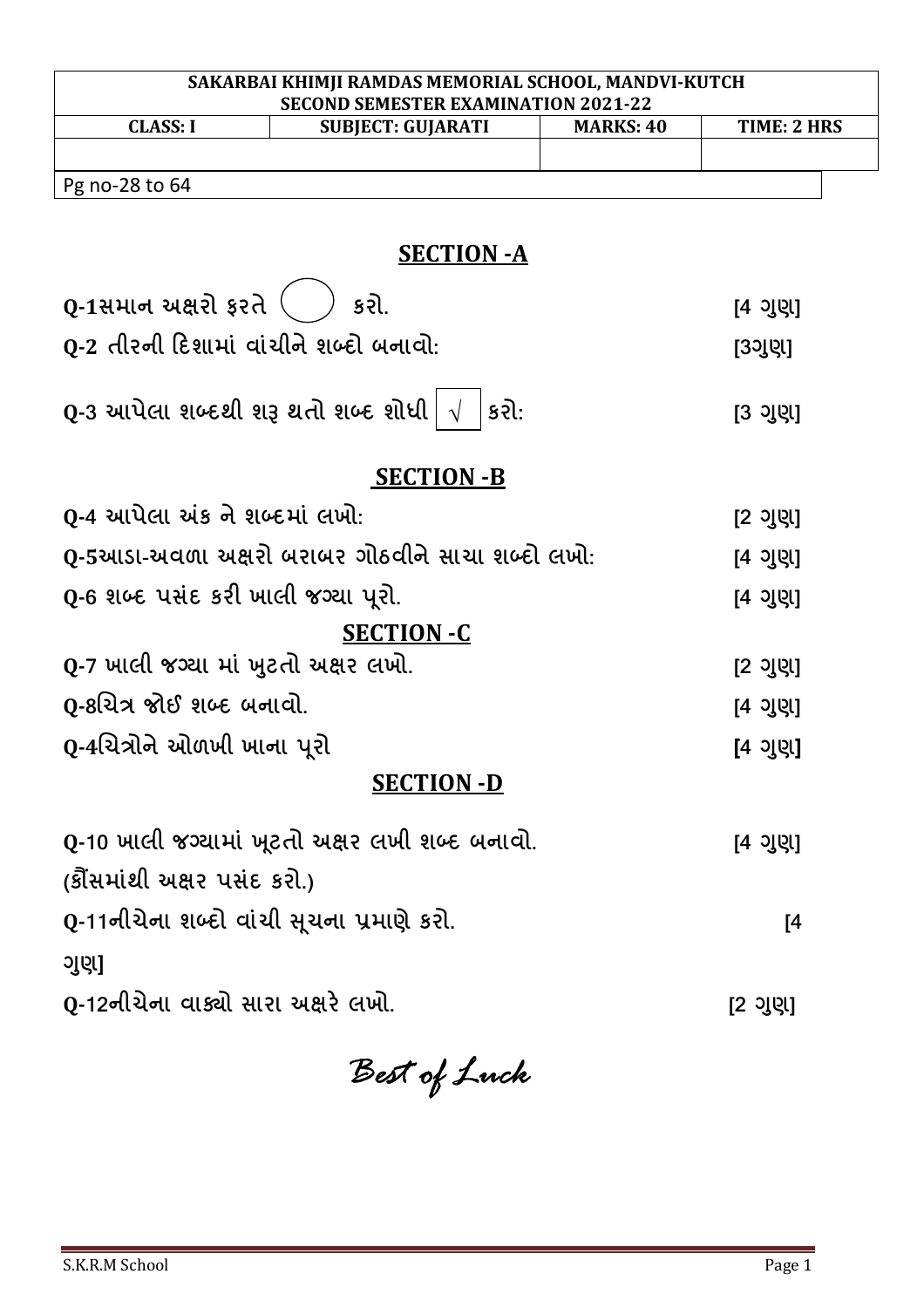| SAKARBAI KHIMJI RAMDAS MEMORIAL SCHOOL, MANDVI-KUTCH |                                                    |                  |                    |
|------------------------------------------------------|----------------------------------------------------|------------------|--------------------|
|                                                      | <b>SECOND SEMESTER EXAMINATION 2021-22</b>         |                  |                    |
| <b>CLASS: I</b>                                      | <b>SUBJECT: HINDI</b>                              | <b>MARKS: 40</b> | <b>TIME: 2 HRS</b> |
| Pg no-39 to 72                                       |                                                    |                  |                    |
|                                                      | <b>SECTION - A</b>                                 |                  |                    |
| Q-1 दिए गए वर्णों को पहचानकर                         | बनाओ:                                              |                  | [5 गुण]            |
|                                                      | Q-2खाली जगहों में छुटा हुआ वर्ण लिखकर सार्थक बनाओ. |                  | [5 गुण]            |
|                                                      | <b>SECTION -B</b>                                  |                  |                    |
| Q-3 समान अक्षरो की जोड़ीर्यां बनाओ:                  |                                                    |                  | $[4 \t{q}$ गुण]    |
| Q-4 दिए गए अक्षर के नीचे रेखा खिचो:                  |                                                    |                  | [6 गुण]            |
|                                                      | <b>SECTION -C</b>                                  |                  |                    |
| Q-5 दिए गए वर्ण से अलग वर्णों को X करो:              |                                                    |                  | [5 गुण]            |
|                                                      | Q-6चित्र देखो और उसके नाम का पहला अक्षर लिखो:      |                  | [5 गुण]            |
|                                                      |                                                    |                  |                    |
| <b>SECTION -D</b>                                    |                                                    |                  |                    |
| Q-7हिंदी संख्याऐं शब्दों से जोड़े:                   |                                                    |                  | [5 गुण]            |
| Q-8 सुलेखन करो:                                      |                                                    |                  | [5 गुण]            |

*Best of Luck*